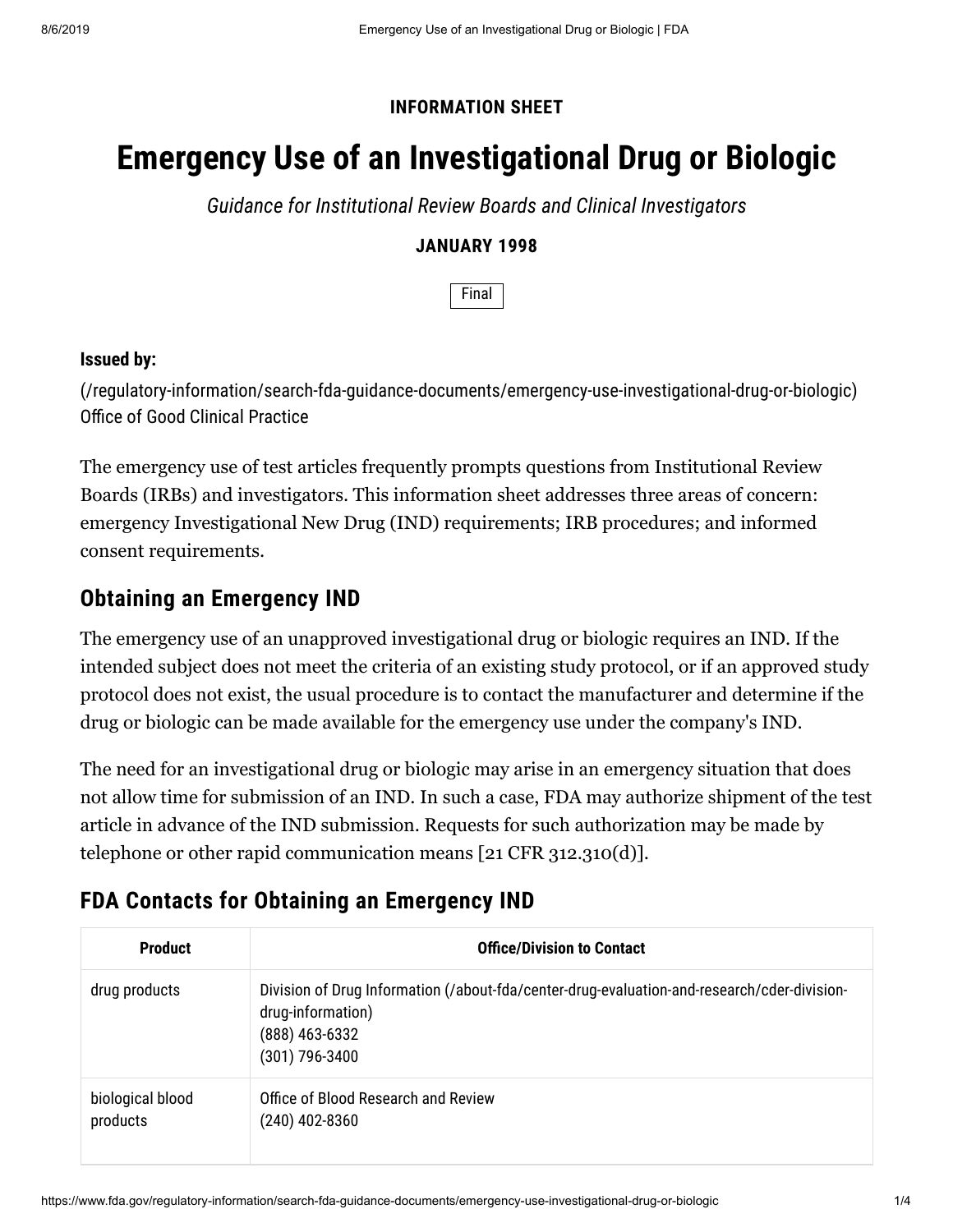| <b>Product</b>                 | <b>Office/Division to Contact</b>                                                                                               |
|--------------------------------|---------------------------------------------------------------------------------------------------------------------------------|
| biological vaccine<br>products | Office of Vaccines Research and Review<br>Contact the Office of Communication, Outreach and Development at:<br>$(240)$ 402-7800 |
| On nights and<br>weekends      | Office of Crisis Management & Emergency Operations Center<br>$(866)$ 300-4374<br>(301) 796-8240                                 |

## **Emergency Exemption from Prospective IRB Approval**

Emergency use is defined as the use of an investigational drug or biological product with a human subject in a life-threatening situation in which no standard acceptable treatment is available and in which there is not sufficient time to obtain IRB approval [21 CFR 56.102(d)]. The emergency use provision in the FDA regulations  $[21 \text{ CFR } 56.104(c)]$  is an exemption from prior review and approval by the IRB. The exemption, which may not be used unless all of the conditions described in 21 CFR 56.102(d) exist, allows for one emergency use of a test article without prospective IRB review. FDA regulations require that any subsequent use of the investigational product at the institution have prospective IRB review and approval. FDA acknowledges, however, that it would be inappropriate to deny emergency treatment to a second individual if the only obstacle is that the IRB has not had sufficient time to convene a meeting to review the issue.

**Life-threatening**, for the purposes of section 56.102(d), includes the scope of both lifethreatening and severely debilitating, as defined below.

- **Life-threatening** means diseases or conditions where the likelihood of death is high unless the course of the disease is interrupted and diseases or conditions with potentially fatal outcomes, where the end point of clinical trial analysis is survival. The criteria for lifethreatening do not require the condition to be immediately life-threatening or to immediately result in death. Rather, the subjects must be in a life-threatening situation requiring intervention before review at a convened meeting of the IRB is feasible.
- **Severely debilitating** means diseases or conditions that cause major irreversible morbidity. Examples of severely debilitating conditions include blindness, loss of arm, leg, hand or foot, loss of hearing, paralysis or stroke.

Institutional procedures may require that the IRB be notified prior to such use, however, this notification should not be construed as an IRB approval. Notification should be used by the IRB to initiate tracking to ensure that the investigator files a report within the five day time-frame required by 21 CFR 56.104(c). The FDA regulations do not provide for expedited IRB approval in emergency situations. Therefore, "interim," "compassionate," "temporary" or other terms for an expedited approval process are not authorized. An IRB must either convene and give "full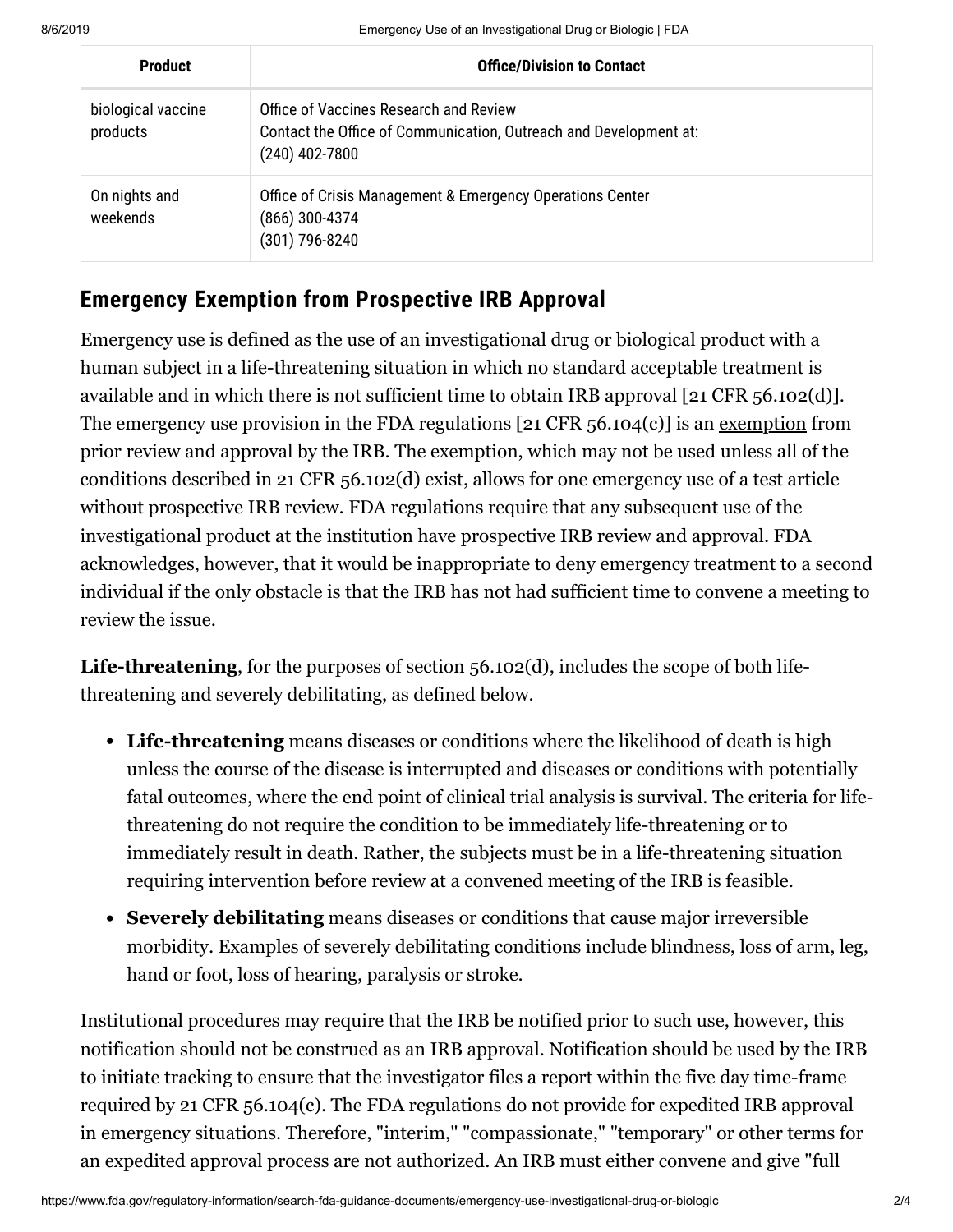board" approval of the emergency use or, if the conditions of 21 CFR 56.102(d) are met and it is not possible to convene a quorum within the time available, the use may proceed without any IRB approval.

Some manufacturers will agree to allow the use of the test article, but their policy requires "an IRB approval letter" before the test article will be shipped. If it is not possible to convene a quorum of the IRB within the time available, some IRBs have sent to the sponsor a written statement that the IRB is aware of the proposed use and considers the use to meet the requirements of 21 CFR 56.104(c). Although, this is not an "IRB approval," the acknowledgment letter has been acceptable to manufacturers and has allowed the shipment to proceed.

This policy is undergoing review and is subject to change.

### **Exception From Informed Consent Requirement**

Even for an emergency use, the investigator is required to obtain informed consent of the subject or the subject's legally authorized representative unless both the investigator and a physician who is not otherwise participating in the clinical investigation certify in writing all of the following [21 CFR 50.23(a)]:

- 1. The subject is confronted by a life-threatening situation necessitating the use of the test article.
- 2. Informed consent cannot be obtained because of an inability to communicate with, or obtain legally effective consent from, the subject.
- 3. Time is not sufficient to obtain consent from the subject's legal representative.
- 4. No alternative method of approved or generally recognized therapy is available that provides an equal or greater likelihood of saving the subject's life.

If, in the investigator's opinion, immediate use of the test article is required to preserve the subject's life, and if time is not sufficient to obtain an independent physician's determination that the four conditions above apply, the clinical investigator should make the determination and, within 5 working days after the use of the article, have the determination reviewed and evaluated in writing by a physician who is not participating in the clinical investigation. The investigator must notify the IRB within 5 working days after the use of the test article [21 CFR 50.23(c)].

# **Exception from Informed Consent for Planned Emergency Research**

The conduct of planned research in life-threatening emergent situations where obtaining prospective informed consent has been waived, is provided by 21 CFR 50.24. The research plan must be approved in advance by FDA and the IRB, and publicly disclosed to the community in which the research will be conducted. Such studies are usually not eligible for the emergency